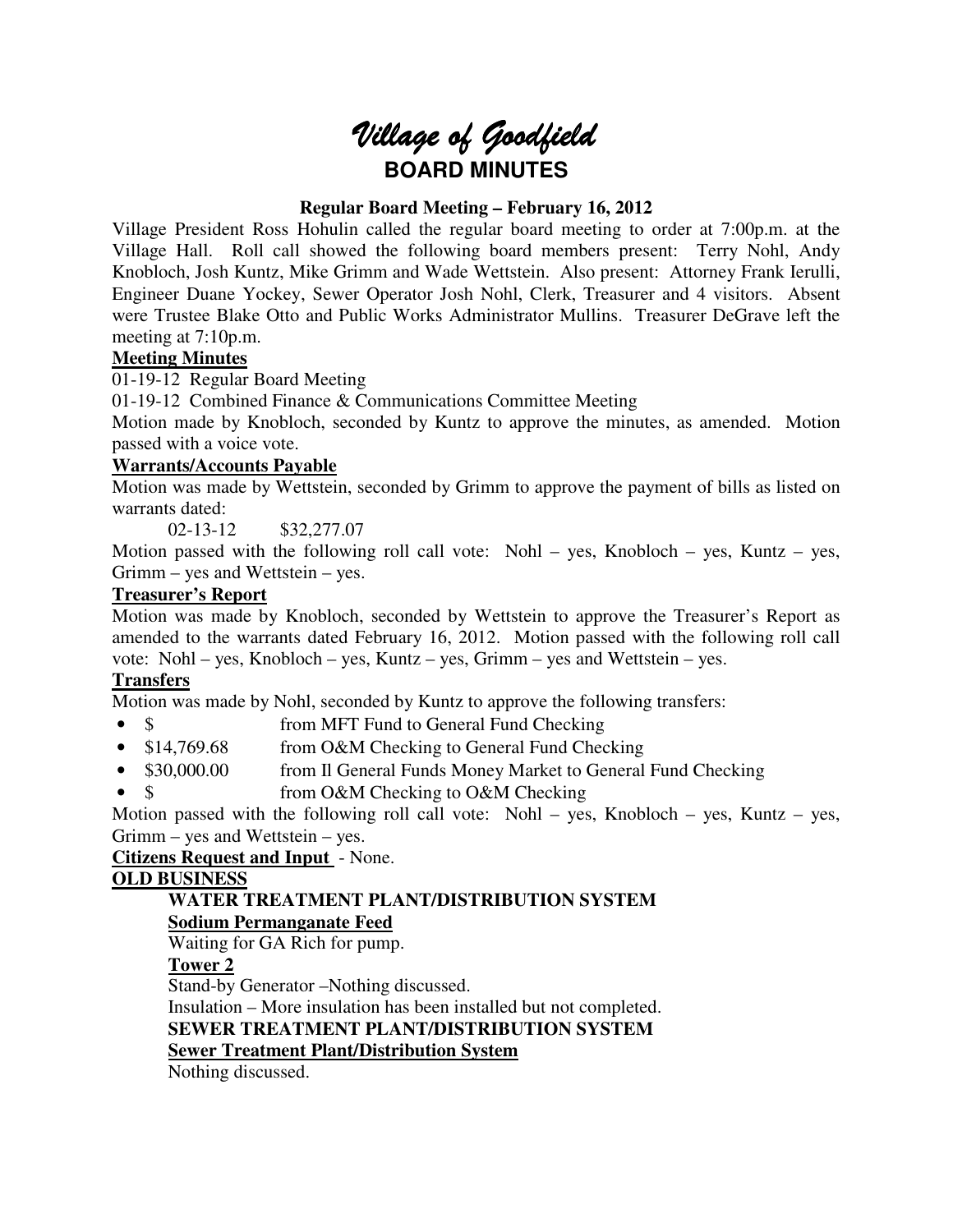## **Rock Filter Installation**

Engineer received Pay estimate #2 \$90,551.93 to Stark with a retainage \$10,061.32. He also has invoice for extras but is waiting for PWA Mullins to review. The rock filter is operational, once it warms up we will make sure all is working properly. Motion was made by Grimm, seconded by Wettstein to approve pay estimate #2 to Stark for \$90,551.93. Motion passed with the following roll call vote: Nohl – yes, Knobloch – yes, Kuntz – yes, Grimm – yes and Wettstein – yes.

## **Payment of outstanding invoices upon request of Village Engineer**

Motion was made by Grimm, seconded by Kuntz to transfer \$90,551.93 from O&M Money Market to General Fund to cover Stark pay request. Motion passed with the following roll call vote: Nohl – yes, Knobloch – yes, Kuntz – yes, Grimm – yes and Wettstein – yes.

#### **CNH Sewer Easements**

Nothing new on easements.

# **IL Capital Plan Grant**

All paperwork has been completed and mailed to Representative Keith Sommers.

Waiting for approval.

# **Executive Session – 2(c-11) under the Open Meetings Act to discuss pending litigation**

No Executive Session.

#### **Website Host Change**

Communications Committee recommends changing to Route 24 to host the Village website. Motion was made by Wettstein, seconded by Knobloch to switch to Route 24 for website host. Motion passed with the following roll call vote: Nohl – yes, Knobloch – yes, Kuntz – yes, Grimm – yes and Wettstein – yes.

# **Credit Card Payment Discussion**

Finance Committee recommends allowing residents to pay their water bills through direct debit. Locis has a module to install for a \$750 onetime fee for software and then \$120/year. Motion was made by Wettstein, seconded by Grimm to approve purchasing Locis module for direct debit. Motion passed with the following roll call vote: Nohl – yes, Knobloch – yes, Kuntz – yes, Grimm – yes and Wettstein – yes.

#### **Board of Appeals Ordinance**

President Hohulin is working on filling the positions for this committee.

# **Montgomery Township Snowplowing Agreement/Fees**

Motion was made by Grimm, seconded by Knobloch to approve Agreement as presented. Motion passed with the following roll call vote: Nohl – yes, Knobloch – yes, Kuntz – yes, Grimm – yes and Wettstein – yes.

# **Supplemental Appropriations Ordinance for Montgomery Township Intergovernmental Agreement for Snow Removal**

Nothing.

# **CNH Waste Water**

Engineer emailed CNH to see what CNH is thinking regarding wastewater from their new system. Received emails back that they are still waiting for information from their vendors. Engineer has sent building permit information to CNH.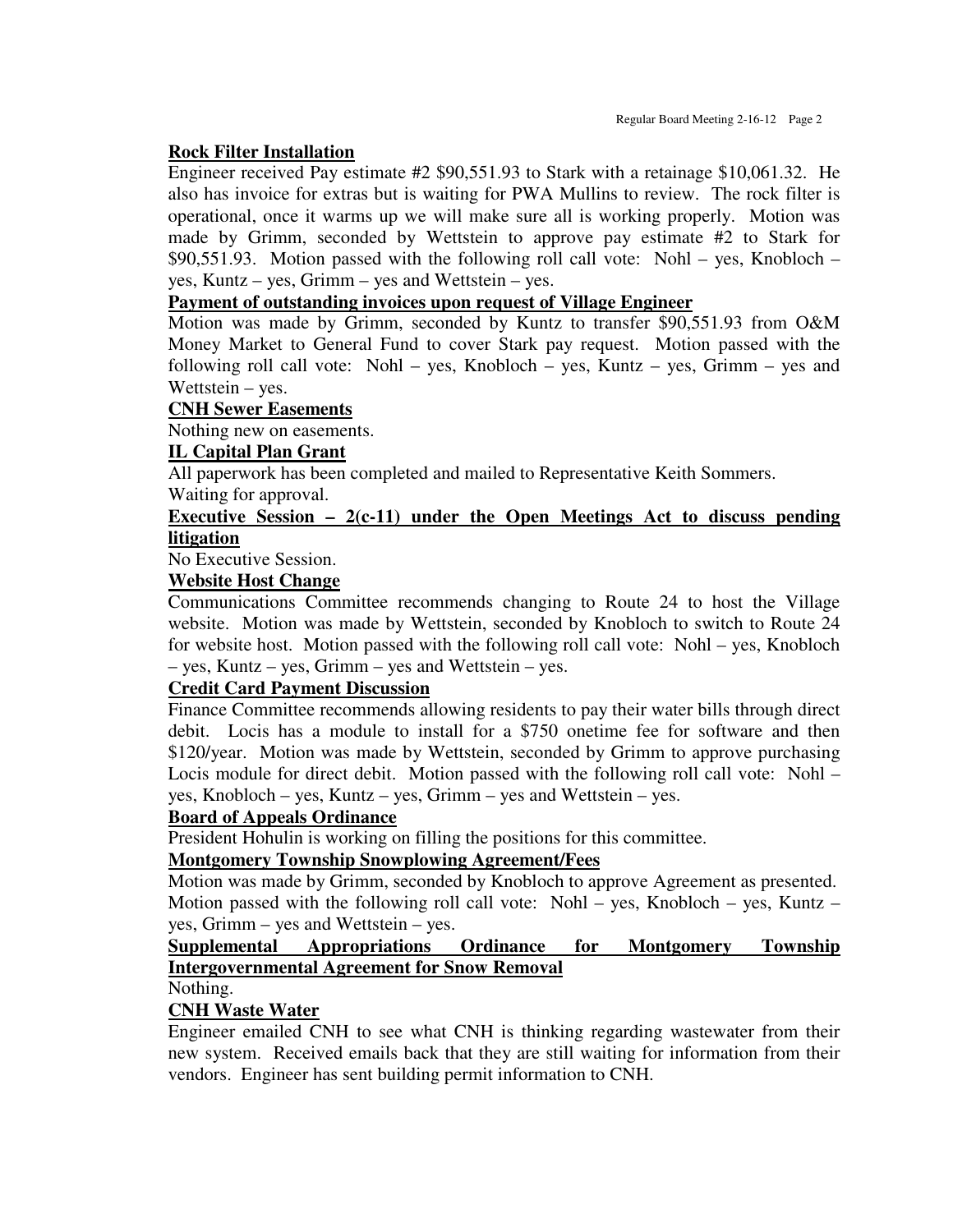Ann Culp, CNH, attended meeting and gave a brief overview of CNH's plans. She also brought a case study for the Engineer to review. It will be an 8 stage system and the last stage will have a relatively high neutralization and currently the village is not permitted to permit CNH to do this. They have a call into the IEPA to figure out how to accomplish this. CNH may ask for the Village to adopt an Ordinance to allow CNH to do primary neutralization. Engineer Yockey stated the Village Sewer Treatment plant is at capacity now so volume is a concern. Josh Nohl took Ann on a tour of the sewer plant this week so CNH can better understand the Village's sewer situation and how they can control their flows and what they need to do if they need to do change outs to ship it off site. CNH is challenging their team to come up with some sort of way they can recirculate the wastewater back into the system. We may want to have a Water & Sewer Meeting once more information is obtained.

#### **NEW BUSINESS**

#### **Norfolk & Southern Railroad Track Issue**

Norfolk & Southern is ready to repair railroad tracks. Representatives from the Village, Railroad, IDOT & Engineer Yockey need to meet to discuss project together. Engineer Yockey will set up a meeting.

The Village received proposed new Lease Agreements from Norfolk & Southern Railroad. This will be discussed at the next Regular Board Meeting.

#### **Goodfield Disposal**

Chuck Schrock, Goodfield Disposal, attended the meeting and has asked to raise the garbage pickup fee from \$9.00 to \$10/month. The last time he increased the pickup was in 2003 and landfill fees and fuel costs have increased since then. Attorney Ierulli asked Chuck to write up a proposal for a 3 year term. This will be discussed at the next Regular Board Meeting.

**Vermeer/Road Work** Nothing discussed. **Water tap-on for out of town user** Nothing discussed. **Schedule Committee Meetings** None scheduled. **Municipal Calendar** Nothing. **Other Business Engineer –** None. **Public Works Administrator –** Absent **Sewer Operator Josh Nohl –** Informed the Board the pickup truck is going to need new tires soon. **Trustees Nohl** – None. **Grimm** – None. **Knobloch –** None. **Otto –** Absent. **Kuntz –** None.